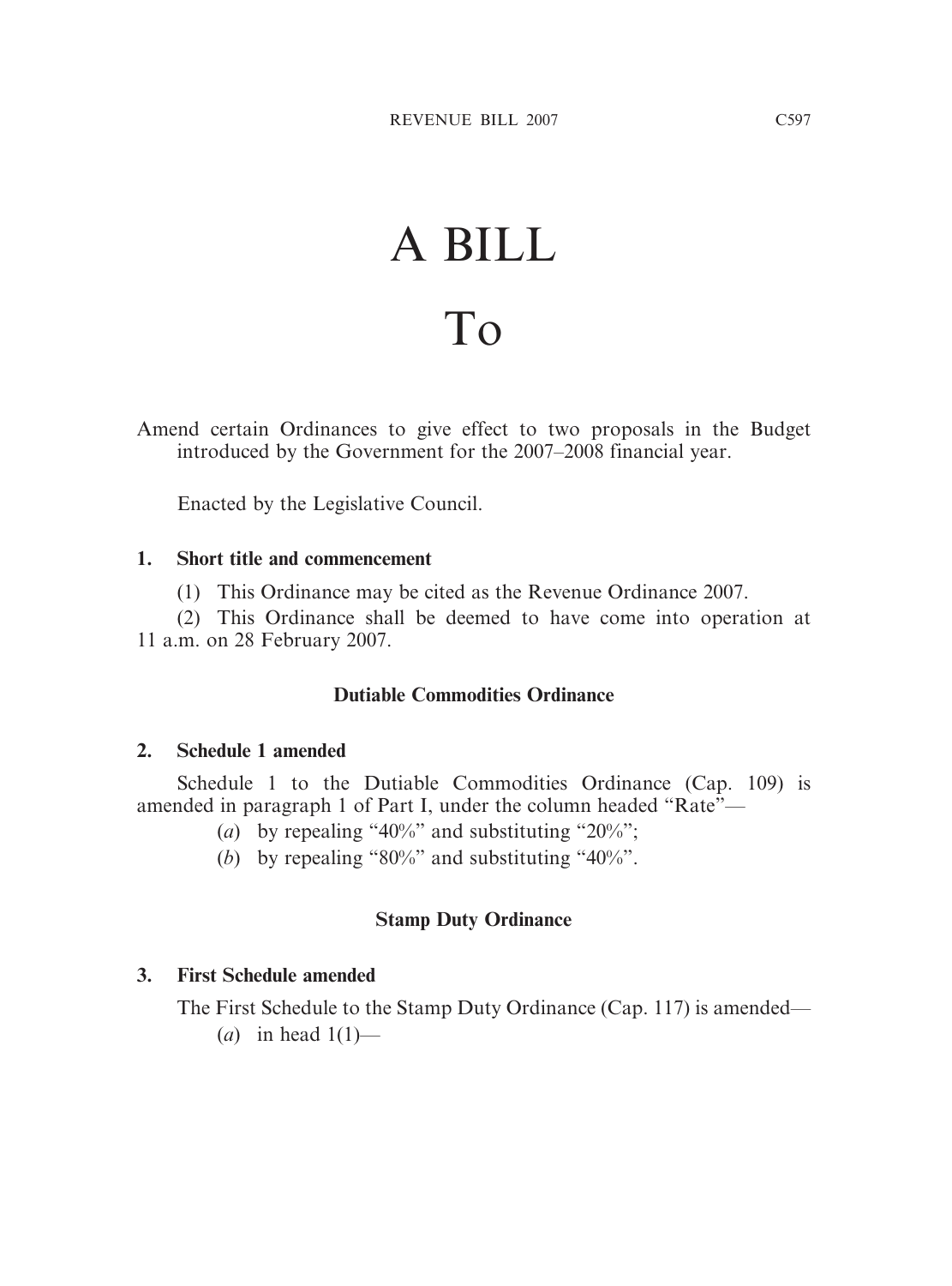- (i) by repealing paragraphs (*a*) to (*e*) and substituting—
	- "(*a*) where the amount or  $|(A) (a) \text{ } $100$ value of the consideration does not exceed \$2,000,000 and the instrument is certified in accordance with section 29 at \$2,000,000
		- (*b*) where the amount or  $\vert$  (*b*) \$100 plus 10% value of the same value of the amount consideration exceeds by which the  $$2,000,000$  but does not amount or exceed  $$2,351,760$  and value of the the instrument is the instrument is the instrument is the sensideration certified in accordance exceeds with section 29 at  $$2,000,000$ \$2,351,760
		- (*c*) where the amount or  $(c)$  1.5% of the value of the amount or consideration exceeds value of the \$2,351,760 but does not consideration"; exceed \$3,000,000 and the instrument is certified in accordance with section 29 at \$3,000,000
- -
- (ii) in paragraph  $(f)$ , by repealing " $(f)$ " where it twice appears and substituting "(*d* )";
- (iii) in paragraph  $(g)$ , by repealing " $(g)$ " where it twice appears and substituting "(*e*)";
- (iv) in paragraph (*h*), by repealing "(*h*)" where it twice appears and substituting "(*f*)";
- (v) in paragraph (*i*), by repealing "(*i*)" where it twice appears and substituting "(*g*)";
- (vi) in paragraph  $(j)$ , by repealing " $(j)$ " where it twice appears and substituting "(*h*)";
- (vii) in paragraph  $(k)$ , by repealing " $(k)$ " where it twice appears and substituting "(*i*)";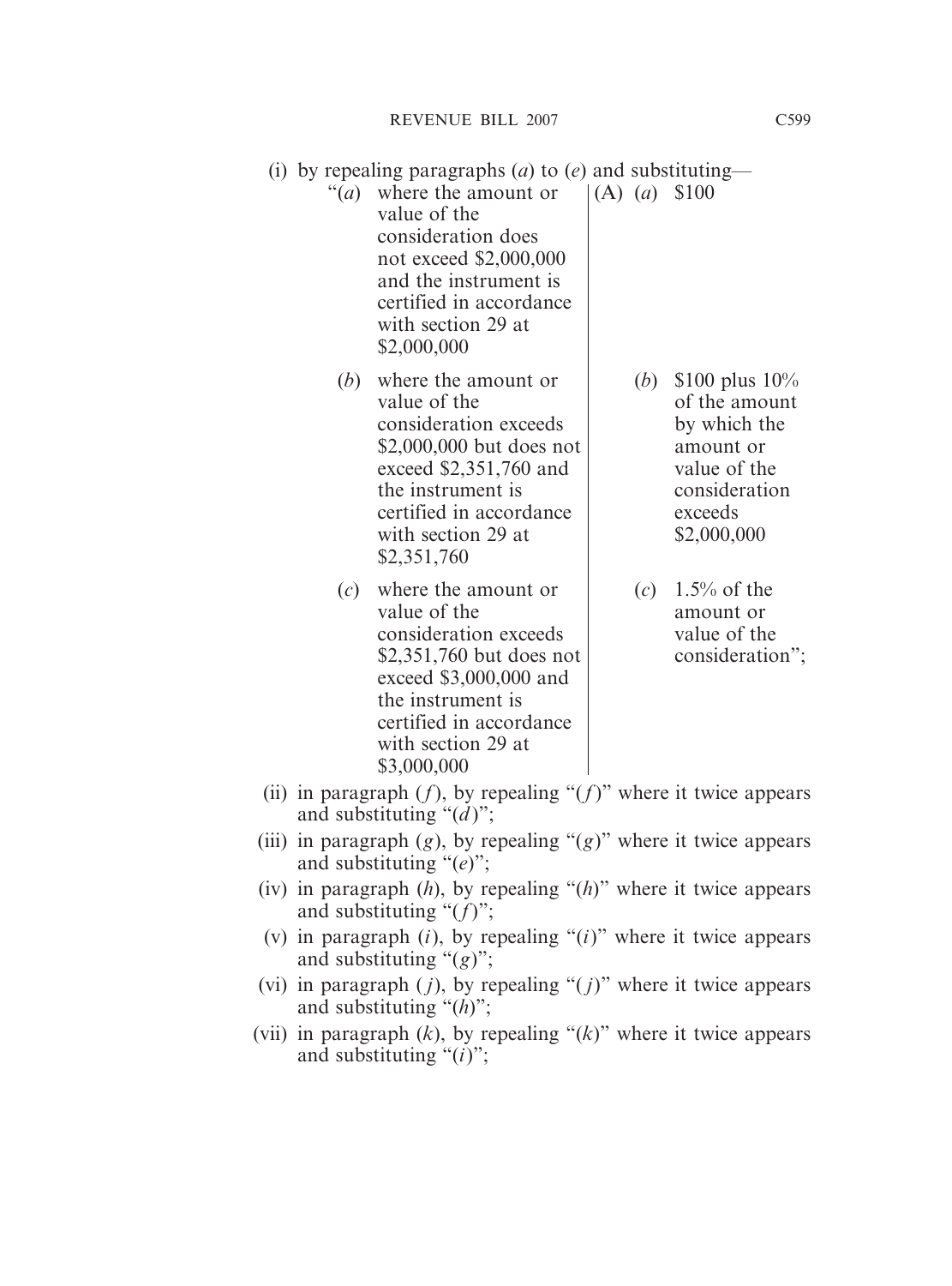(viii) in Note  $1-$ (A) by repealing " $(j)$ " and substituting " $(h)$ "; (B) by repealing " $(k)$ " and substituting " $(i)$ "; (*b*) in head 1(1A)— (i) by repealing paragraphs (*a*) to (*e*) and substituting— "(*a*) where the amount or  $|(A) (a) \text{ } $100$ value of the consideration does not exceed \$2,000,000 and the instrument is certified in accordance with section 29G at \$2,000,000 (*b*) where the amount or  $\vert$  (*b*) \$100 plus 10% value of the state of the amount consideration exceeds by which the  $$2,000,000$  but does not amount or exceed  $$2,351,760$  and value of the the instrument is the instrument is the instrument is the consideration certified in accordance exceeds with section  $29G$  at  $$2,000,000$ \$2,351,760 (*c*) where the amount or  $(c)$  1.5% of the value of the amount or consideration exceeds value of the \$2,351,760 but does not consideration"; exceed \$3,000,000 and the instrument is certified in accordance with section 29G at \$3,000,000 (ii) in paragraph  $(f)$ , by repealing " $(f)$ " where it twice appears and substituting "(*d* )"; (iii) in paragraph  $(g)$ , by repealing " $(g)$ " where it twice appears and substituting "(*e*)"; (iv) in paragraph (*h*), by repealing "(*h*)" where it twice appears and substituting "(*f*)";

(v) in paragraph (*i*), by repealing "(*i*)" where it twice appears and substituting "(*g*)";